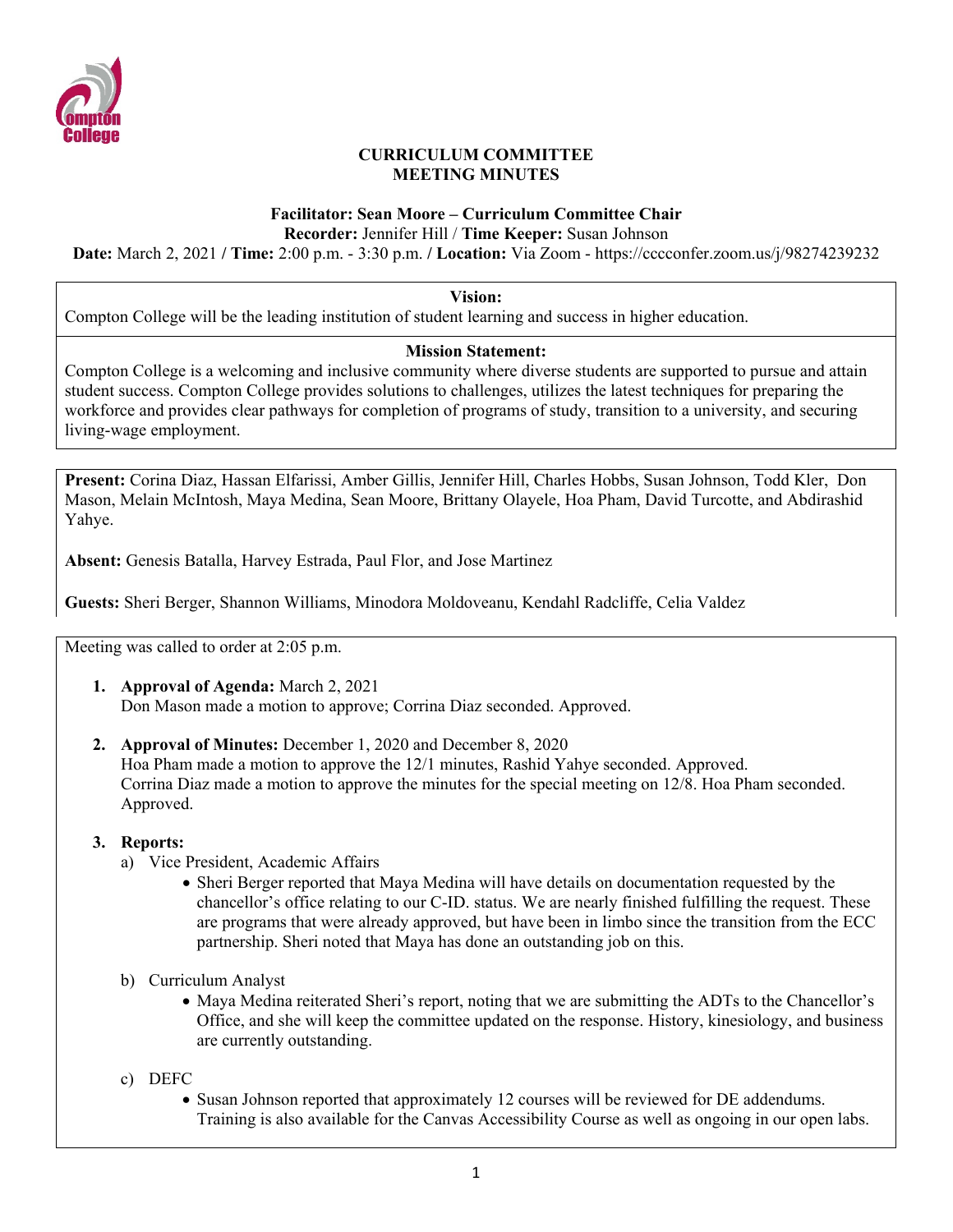## d) SLOC

• Amber Gillis is our new SLO Coordinator and noted that we have a great deal of work ahead of us. The team met for the first time yesterday, and there are 60 pending approvals. She looks forward to working with the committee.

## **4. Consent Agenda Items**:

Rashid Yahye made a motion to approve the consent items. Todd Kler seconded. Approved. Same made a motion to open for discussion and seconded. Approved.

- a) *2-Year CTE Course Review – DE Addendum Review and Approval*: CDEV 126 Child Development Practicum II, CIS 132 - Personal Computer Support and Networking, MTT 105 - Conventional and CNC Milling, MTT 107 - Advanced Manufacturing Processes, MTT 110- Introduction to CAD/CAM, MTT 160 - General Metals, NURS 220 - Nursing Fundamentals, NURS 224- Nursing Pharmacology, and NURS 226 - Nursing Skills Practicum I
- b) *6-Year Course Review – DE Addendum Review and Approval*: ENGL 242 Chicano and Latinx Literature GEOG 101 - Physical Geography, GEOL 103 - Physical Geology Laboratory, GEOL 104 - History of Planet Earth Laboratory, and SOCI 110- Introduction to Social Work
- c) *Course Review; DE Addendum Review and Approval- EFOMA*: FAID 101 First Aid, Cardiopulmonary Resuscitation (CPR) and Basic Emergency Care
- d) *Course Review; C-ID Review*: NURS 226 Nursing Skills Practicum I
- e) *Course Review; Change Course Hours*: MTT 105 Conventional and CNC Milling, MTT 107 Advanced Manufacturing Processes, and MTT 110- Introduction to CAD/CAM
- f) *Course Review; Revise Prerequisites*: CDEV 126 Child Development Practicum II
- g) *Course Review; Update Course Description and Course Title*: ENGL 242 Chicano and Latinx Literature

## **5. Action Items:**

BP and AR4025 have created new requirements for GE Area Seven— Culture, Diversity, and Equity. Kendahl Radcliffe, Minodora Moldoveanu, and Valerie Woodward have been working on development of this program,

We currently have six courses, with a plan to add a seventh. Kendahl Radcliffe reminded the committee that additional courses can be added as needed and the divisions will be consulted. Minodora Moldoveanu noted that in course review, our goal is to address culture and diversity in all subject areas.

Sheri Berger added that we are now working on how to present this in the College Catalog in such a way as to not add units to the GE requirement and to ensure it is clearly noted for students.

There was extensive discussion on courses that might be included, including computer technology, child development, and LBGTQ studies. Melain McIntosh cautioned that we have to follow the GE pattern and avoid adding extra units. We want to make sure any additional courses can be double counted.

Todd Kler made a motion to close discussion. Susan Johnson seconded. Approved.

*a) First Read: AR 4025 and BP 4025 – Philosophy and Criteria for Associate Degree and General Education*

*AR 4025, item 7 (GE area 7) - Culture, Diversity, and Equity Requirement: A minimum of 3 units. A course used to satisfy the culture, diversity, and equity requirement may be double counted as meeting any applicable general education requirement.* 

*Effective fall 2021, the culture, diversity, and equity requirement is met by taking a course listed in the catalog and approved by the Curriculum Committee. These relevant courses provide for an understanding and sensitivity to an array of cultures and identities as well as historical and lived experiences.*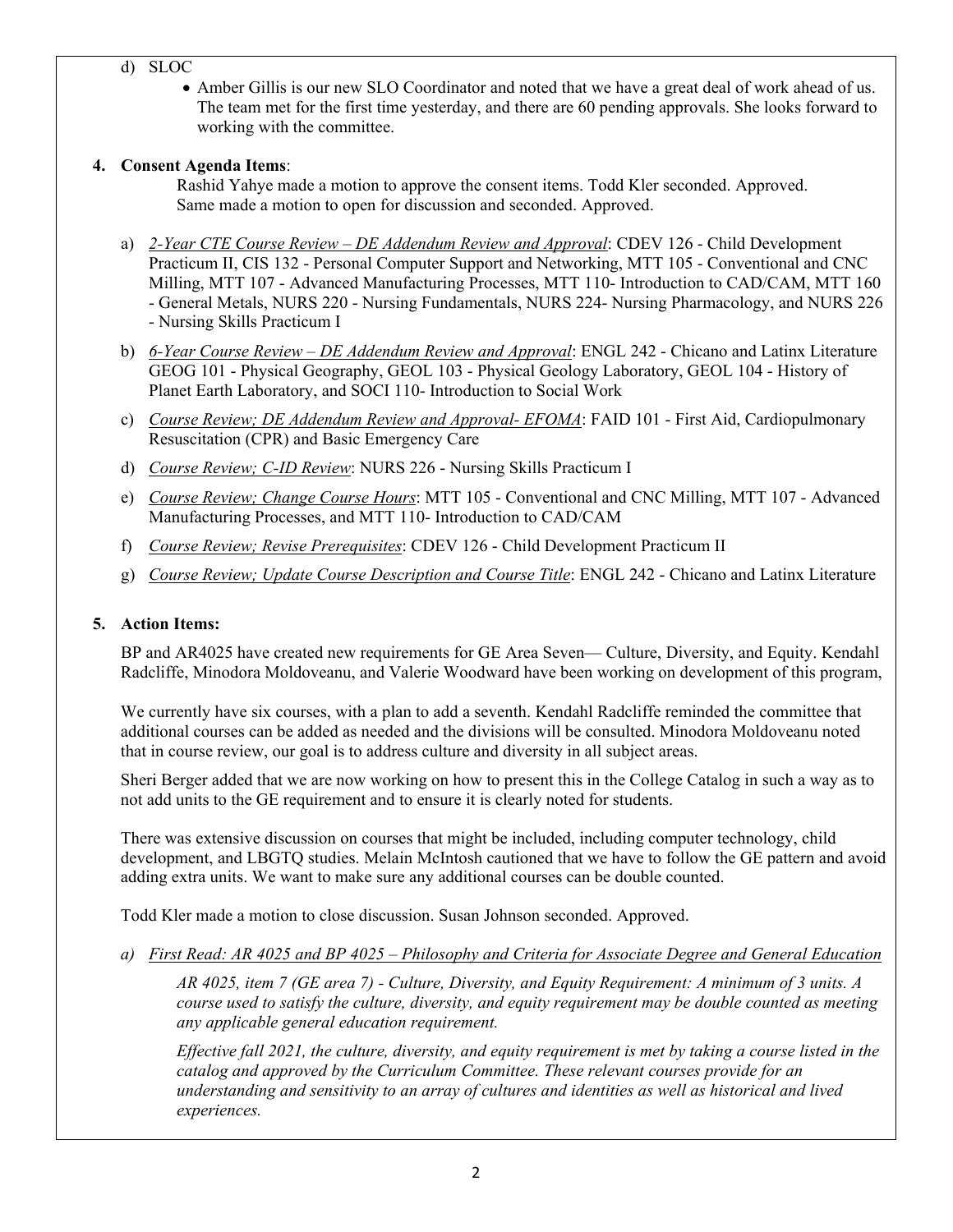Courses below are identified as meeting the new Associate Degree requirement, GE area 7 - Culture, Diversity, and Equity. As a result, require CCC approval to be illustrated in the Compton College 2021-2022 Catalog. Due to the language in AR 4025, "*A course used to satisfy the culture, diversity, and equity requirement may be double counted as meeting any applicable general education requirement"*, the corresponding areas, if applicable, have been listed next to the course name. Providing a special notation in the course catalog supports students in recognizing, in addition to GE Area 7, which other GE areas the course may satisfy. As a result of this notation, students' academic planning and goals are supported.

*Statement:* If the non-honors courses, listed below, have a corresponding honors course, by default, the honors course shall be included.

#### **Anthropology**

ANTH 104 - Language and Culture (Area 2.C) ANTH 106 - Native Peoples of N. America (Area 2.C) ANTH 107 - Native Peoples of S. America (Area 2.C) ANTH 109 - Women, Culture and Society (Area 2.C)

## **Art**

ART 109 - Contemporary Art in World Cultures (Area 3) ART 207 - Art History of Mexico, Central & South America (Area 3) ART 209 - History of African Art (Area 3)

#### **Communications**

COMS 260 - Introduction to Intercultural Communications (Area 4.B)

#### **Contemporary Health**

CH 101 - Personal & Community Health Issues (Area 5)

CH 105 - Contemporary Women's Health (Area 5)

*Note:* Both health course address issues of race. For example, 105 Contemporary Women's Health explores biological sex, as well as, differences between racial groups. Similarly, 101 Personal & Community Health explores differences in the health among racial members, as well as the different health issues among racial communities.

## **Dance**

- DANC 164 World Dance (Area 5)
- DANC 165 African Dance (Area 5)

DANC - 168 Latin Social Dance (Area 5)

#### **English**

ENGL - 228 Images of Women in Literature (Area 3)

- ENGL 242 Chicano and Latino Literature (Area 3)
- ENGL 243 African American Literature (Area 3)
- ENGL 244 The Literature of American Ethnic Groups (Area 3)
- ENGL 248 Modern Literature of Latin America (Area 3)

## **Ethnic Studies**

ESTU - 101 Introduction to Ethnic Studies (Area 2.C)

- ESTU 103 The Chicano in Contemporary U.S. Society (Area 2.C)
- ESTU 105 Chicano Culture (Area 2.C)

## **History**

HIST - 105 Women & American History from the Colonial Era to 1877 (Area 2.A)

HIST - 106 Women & American History from 1877 to present (Area 2.A)

HIST - 108 U.S. History; The American Indian Experience (Area 2.A)

HIST - 110 The African American in the U.S. to 1877 (Area 2.A)

HIST - 111 The African American in the U.S. from 1877 to present (Area 2.A)

HIST - 112 History of the Chicano in the U.S. (Area 2.A)

HIST - 114 History of the Asian American in the U.S. (No GE area is identified in the COR. Revisions?)

HIST - 122 U.S. History; Cultural Pluralism in America (Area 2.A)

HIST - 152 History of Latin America through Independence (Area 2.A)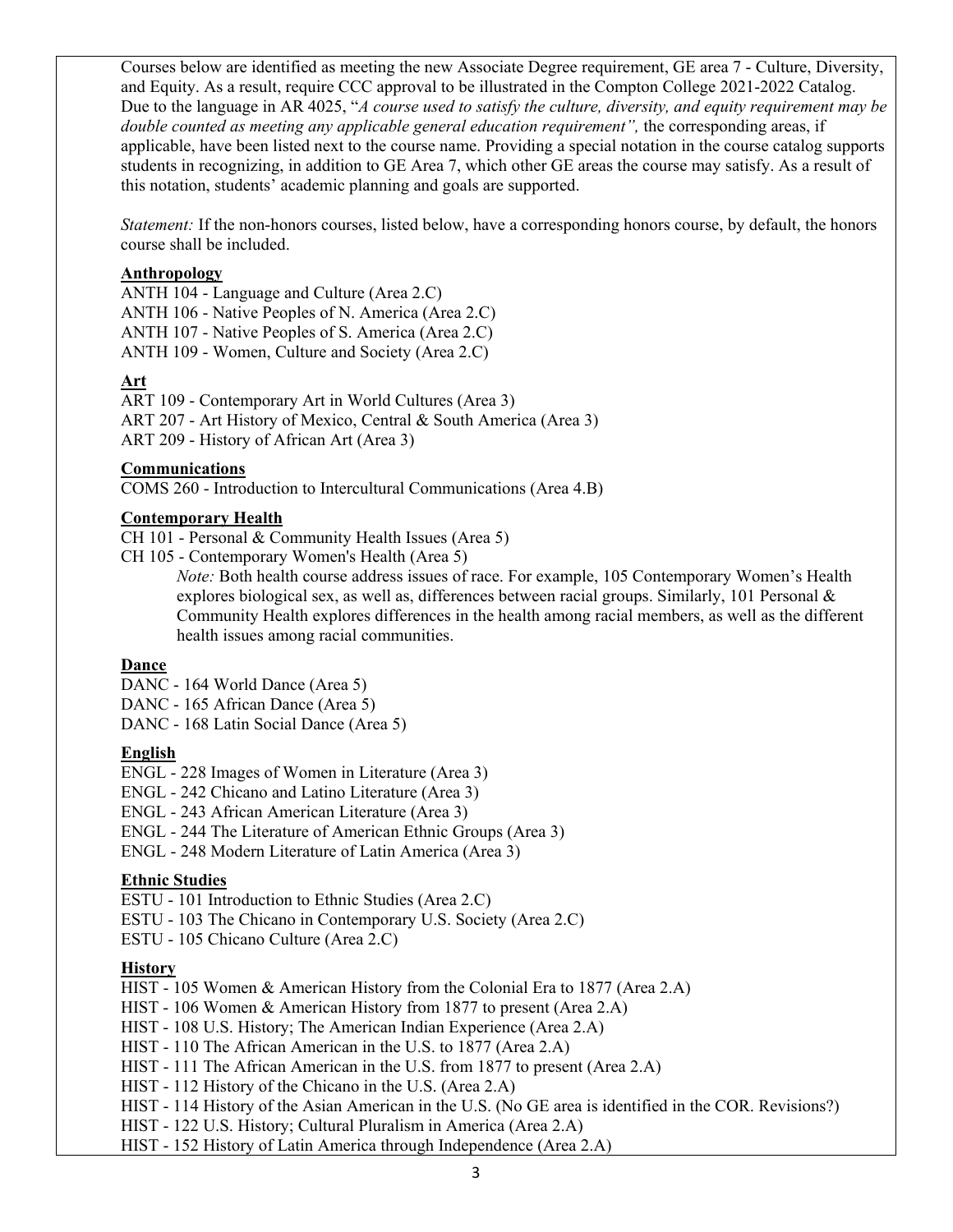HIST - 154 History of Mexico (Area 2.A)

HIST - 175 History of Asian Civilizations to 1600 (Area 2.A)

HIST - 176 History of Asian Civilizations from1600 to Present (Area 2.A)

HIST - 183 Introduction to African History, Prehistory to 1885 (Area 2.A)

HIST - 184 Introduction to African History, 1885 to present (Area 2.A)

## **Music**

MUSI - 112 Music Cultures of the World (Area 3) MUSI - 113 Survey of Jazz (Area 3) MUSI - 116 History of Rock Music (Area 3)

#### **Political Science**

MUSI - 105 Ethnicity in the American Political Process (Area 2.B) MUSI - 106 Civil Rights & Liberties in the U.S (Area 2.B)

#### **Psychology**

PSYC - 108 Social Psychology (Area 2.C) PSYC - 110 African American Psychology (Area 2.C)

#### **Sign Language**

SLAN - 130 Deaf Culture (Area 3)

#### **Sociology**

SOCI - 104 Social Problems (Area 2.C) SOCI - 107 Issues of Race & Ethnicity in the U.S. (Area 2.C) SOCI - 108 Global Perspectives on Race & Ethnicity (Area 2.C)

#### **Women's Studies**

WSTU - 101 Introduction to Women's Studies (Area 2.A)

#### **6. Discussion Items:**

a) Shannon Williams addressed the committee to announce the creation of an Esports class (PE 188) as described in the Esports Course Proposal and Esports Syllabus included with the agenda. Shannon visited to answer any questions the committee has about the curriculum.

Esports is an online program where student athletes compete against each other online throughout the country. Irvine and Pasadena are the only community colleges participating, but a number of California universities and high schools are involved, including high schools within a ten-mile radius of Compton, which creates recruitment opportunities for the college. There was extensive discussion about the classification and definition of physical education as well as the extensive computer resources that will be required for such a program.

b) Sean Moore reported that the California Community College Chancellor's Office: Diversity, Equity, and Inclusion Survey (DEI) is due March 22, 2021. The CCC chair has been assigned question number 5, "Has your college and/or local senate focused discussions on addressing anti-racism, equity-focused and culturally relevant curriculum re-design?" Sean requested recommendations regarding the DEI Survey. Sheri Berger added that we already have looked at this list of questions for the DEI requirement and suggested that we include this material in our response. Sean encouraged the committee to reach out to him with any ideas.

## **7. Information Items:**

- a) Sean Moore reported that the creation of a credit-by-exam area has been requested for the COR in CurricUNET.
- b) The pending update of the COR review timelines for both 2-year and 6-year and identify CORs requiring review during Spring 2021.
- c) Transferable courses are valid for 5 years and these CORs require review to adhere to articulation compliance guidelines. A list of these courses will be provided during our 3-15-21 meeting.